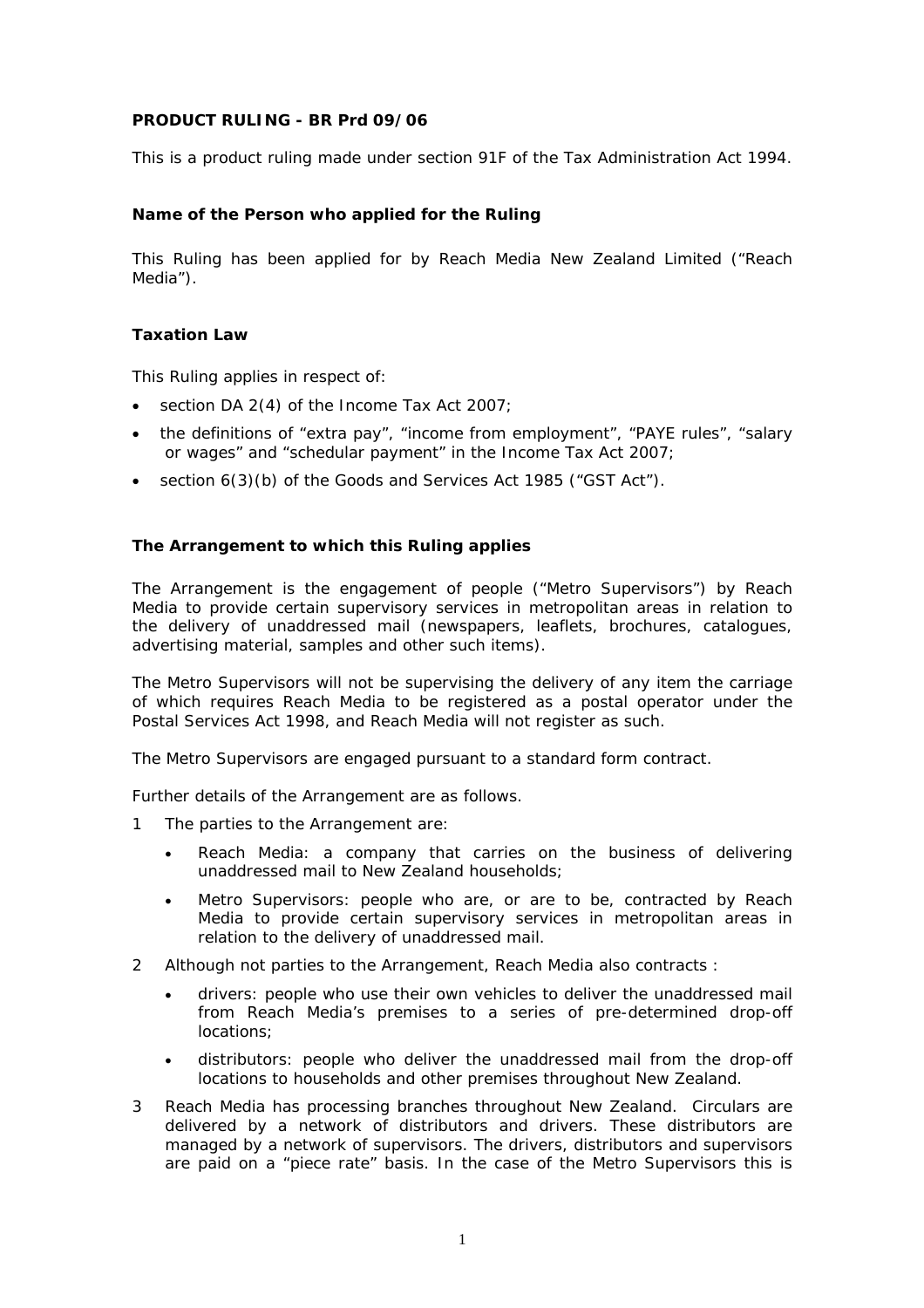under the Contract for Services to Supervise Delivery of Papers and Circulars ("the Contract").

- 4 Under the heading "Services", the contract requires Metro Supervisors to:
	- complete the services set out in Schedule 1 of the Contract;
	- ensure their other business commitments do not affect their obligations to Reach Media;
	- comply with relevant tax and health and safety legislation.
- 5 Schedule 1 requires Metro Supervisors to prepare for and oversee the delivery of material by distributors in a defined area.
- 6 Schedule 1 specifies the services for which the Metro Supervisors are contracted.
	- Metro Supervisors are engaged as contractors to oversee the delivery of material by the contracted Distributors in a defined area and to complete related tasks.
	- The services Metro Supervisors are to perform are to oversee the physical delivery of individual items, administration and customer services.
- 7 On occasion the Metro Supervisors will also perform delivery services of the type that would otherwise be performed by Distributors and receive a piece rate payment for performing such services. Such a situation is not recorded in writing in the Contract but instead represents an oral variation of the Contract.
- 8 While Metro Supervisors also sign contracts with Distributors on behalf of Reach Media, these contracts are still between Reach Media and the Distributor.
- 9 Under the heading "Equipment", the Contract states that Metro Supervisors are responsible for providing their own equipment (such as personal office supplies, a telephone, vehicles and wet weather gear) at their own expense. The Metro Supervisors are also responsible for ensuring such equipment is well maintained, safe and fit for purpose.
- 10 Schedule 2 specifies the fees Reach Media is to pay Metro Supervisors. Subject to any oral variation of the type described in paragraph 7, these are the only amounts payable by Reach Media in respect of the services provided by the Metro Supervisors and are inclusive of all taxes (except GST) and other duties and levies.
- 11 Each Metro Supervisor's fee for undertaking the services for Reach Media is calculated under Schedule 2 at a rate determined by the volume of deliveries.
- 12 Under the heading "Payment", the Contract specifies that Reach Media will provide the Metro Supervisors with a draft invoice twice a month. The Metro Supervisors must check the draft invoice and advise Reach Media of any errors. Payment is made by direct credit within seven days.
- 13 Under the heading "Taxation", the Contract specifies that the Metro Supervisors are responsible for paying their own taxes on payments Reach media makes to them under the Contract. Reach Media may be required to withhold taxes from its payments. If so, the payment made will be reduced to the extent that tax is withheld.
- 14 Under the heading "Termination of Contract", the Contract states that Reach Media or the Metro Supervisors may terminate the contract for any reasons by giving four weeks' notice in writing. However, if Reach Media believes there has been a serious breach of the Contract, then Reach Media may terminate the Contract immediately without notice.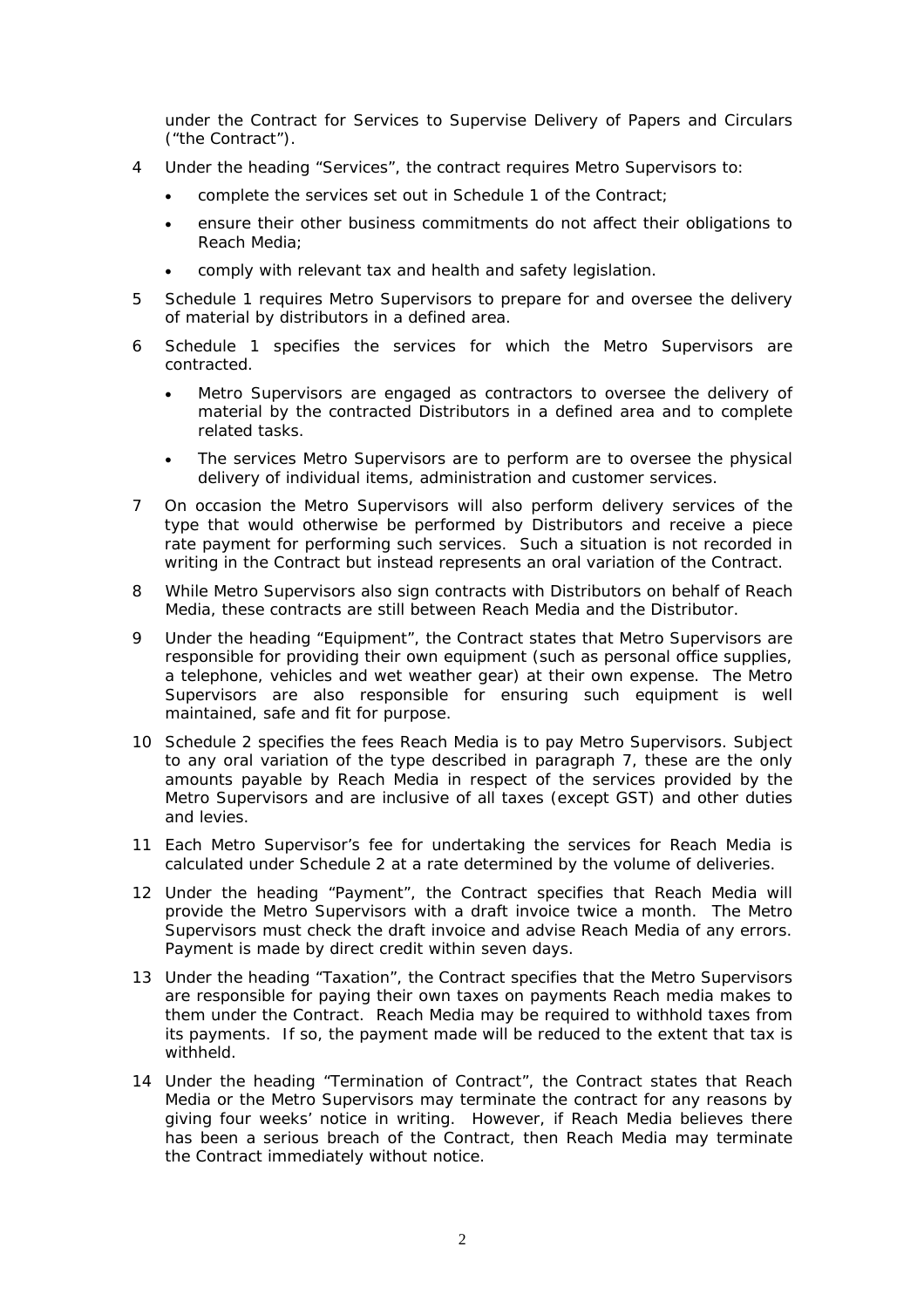- 15 Under the heading "Status of Contractor", the Contact defines the contractor's status as follows.
	- Reach Media engages the Metro Supervisor under a contract for services, so the Metro Supervisor is an independent contractor. The terms of the contract or its operation do not create an employment relationship between the Metro Supervisor and Reach Media. These statements in the Contracts are referred to in this Ruling as the "Clarification Statements".
	- The Metro Supervisor may accept other engagements or work while engaged by Reach Media unless there is a conflict of interest.
- 16 Under the heading "No Liability", the Contract states that Metro Supervisors are to undertake the services at their own risk. This means Reach Media will not be liable to the Metro Supervisor (or any other person) for any loss resulting from their deliberate actions or negligence or where there is a breach of any term of this contract.
- 17 Under the heading "Delivery Options", the Contract states that the Metro Supervisor is responsible to arrange for someone else to carry out the services if the Metro Supervisor is unable to work. The Metro Supervisor is solely responsible for payment and all other obligations to anyone who helps them in this way.
- 18 Under the heading "Frequency of Deliveries", the Contact states that Reach Media does not guarantee any minimum amount of material for which the Metro Supervisor will carry out the services.

### **Conditions stipulated by the Commissioner**

This Ruling is made subject to the following conditions:

- a) The Contract entered into between Reach Media and the Metro Supervisors are the same as that provided to the Inland Revenue Department in the Ruling application dated 8 July 2008, except in relation to immaterial details such as fees, rates, frequency of invoices, defined areas, names and addresses.
- b) The actual relationship between Reach Media and the Metro Supervisor is, and will continue to be during the period this Ruling applies, in accordance with all of the material terms of the Contract.

For the avoidance of doubt, the Clarification Statements are not considered to be material for the purposes of these conditions.

### **How the Taxation Laws applies to the Arrangement**

Subject in all respects to any assumption or condition stated above, the Taxation Laws applies to the Arrangement as follows.

- For the purposes of the PAYE rules, any payment made to a Metro Supervisor by Reach Media pursuant to the Contract will not be "salary or wages" or "extra pay" or a "schedular payment" within the meaning of those terms as defined in sections RD 5, RD 7 and RD 8 respectively of the Income Tax Act 2007.
- For the purpose of section DA 2(4) of the Income Tax Act 2007, any payment made to a Metro Supervisor by Reach Media pursuant to the Contract will not be "income from employment".